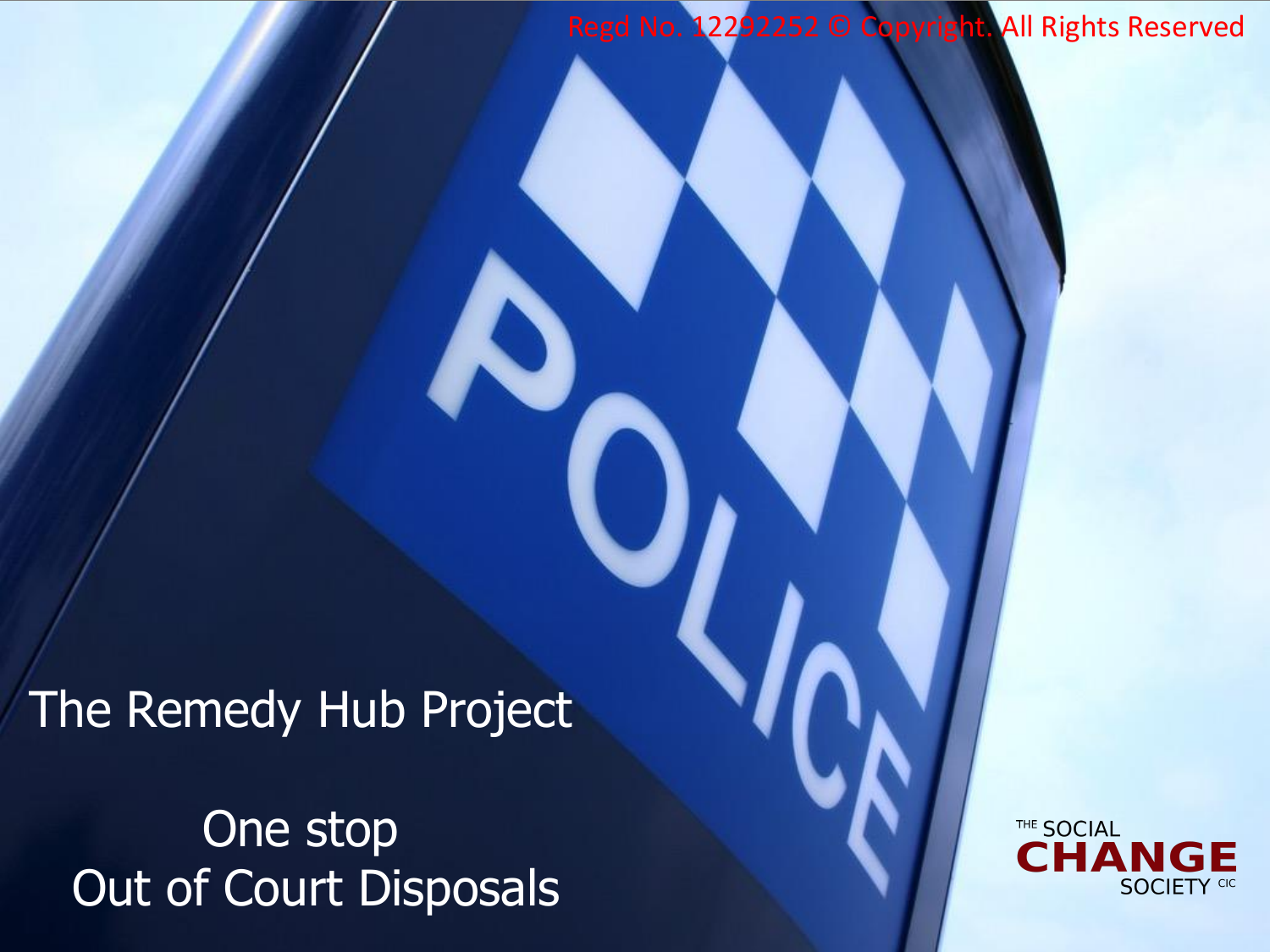## Introduction

## **"The Remedy Hub"**

- The concept in brief
- Who is involved
- Overview of the project so far

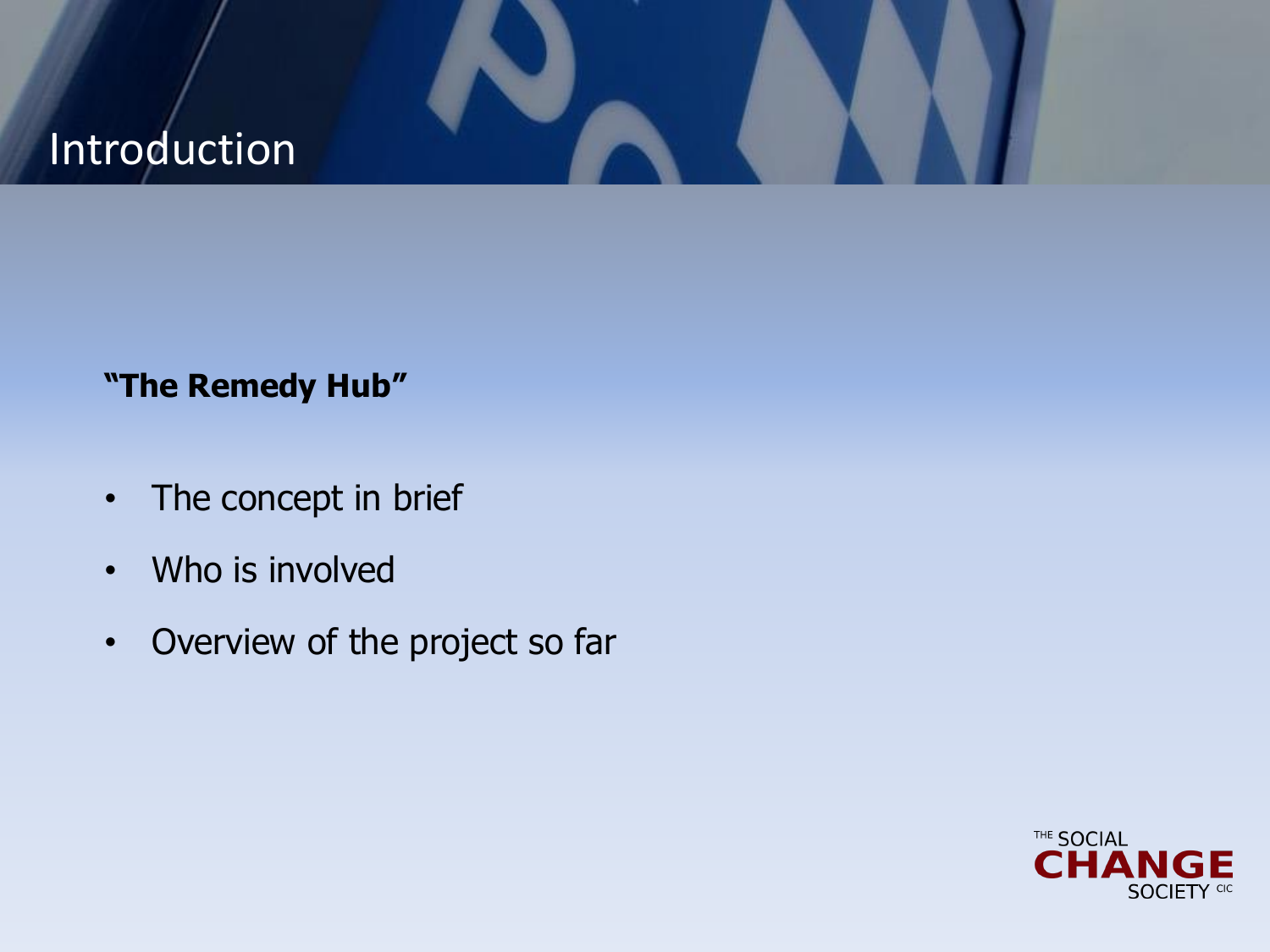

### **A Thinner Blue line**



- Financial constraints…over 20,000 police officer posts lost
- Even more support staff posts. Centralisation, Estate sold
- Hampshire example; custody locations reduced from 12 to 4
- 50% decrease in the use of arrests
- Increased "on street" resolution (out-of-court disposals)
- Confusing area, clunky processes and lack of meaningful remedies
- Failure to comply with national Victim Code and national guidance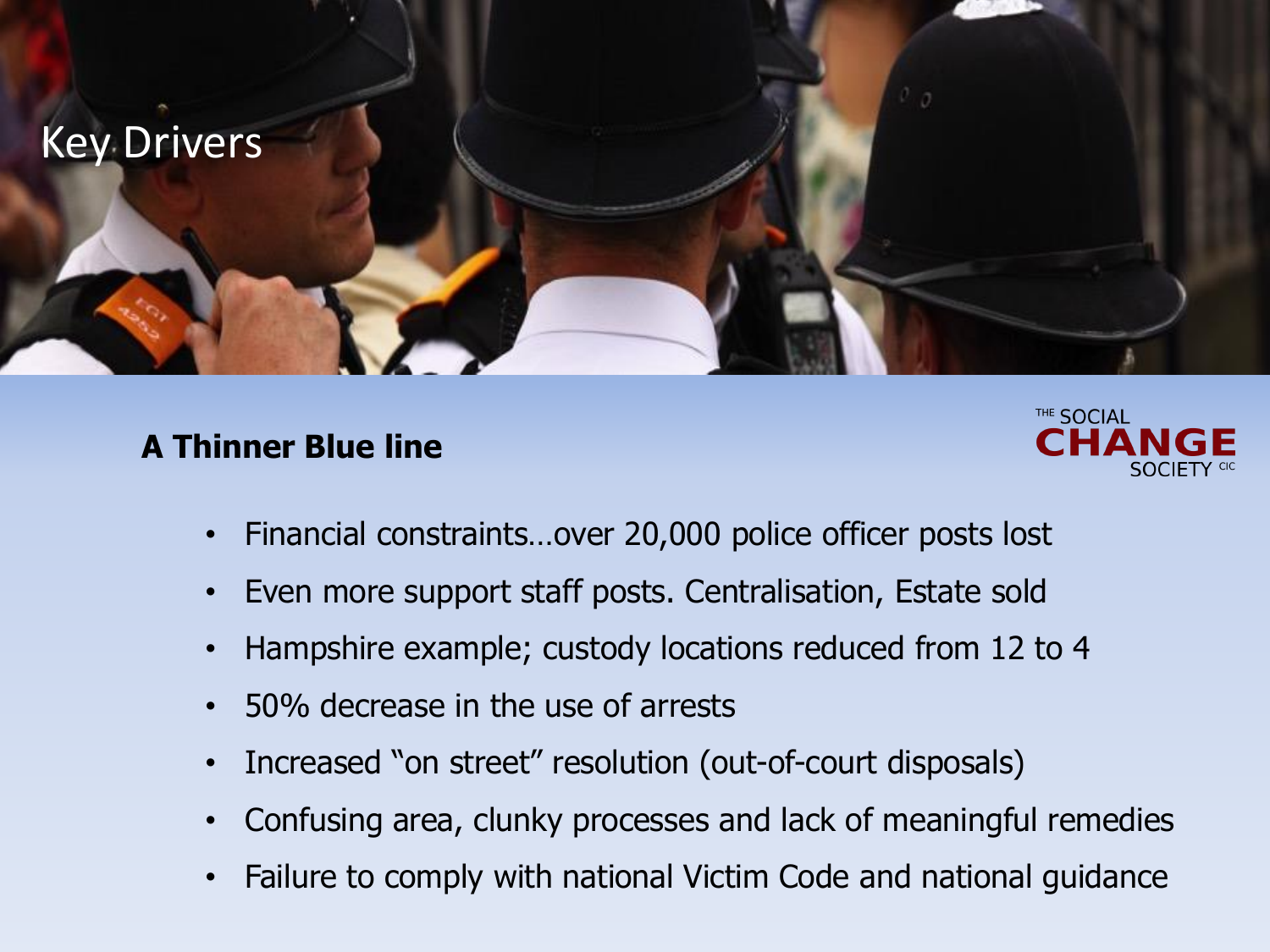

## **Police & Crime Commissioner's Policing Plan**



- PCC's hold the police budget and influence spending
- Commission services and are voice of public
- S101 Anti-social Behaviour, Crime & Policing Act 2014
- Place victims at the heart of decision making for Police and PCC's
- Community Remedy = response to low level high volume incidents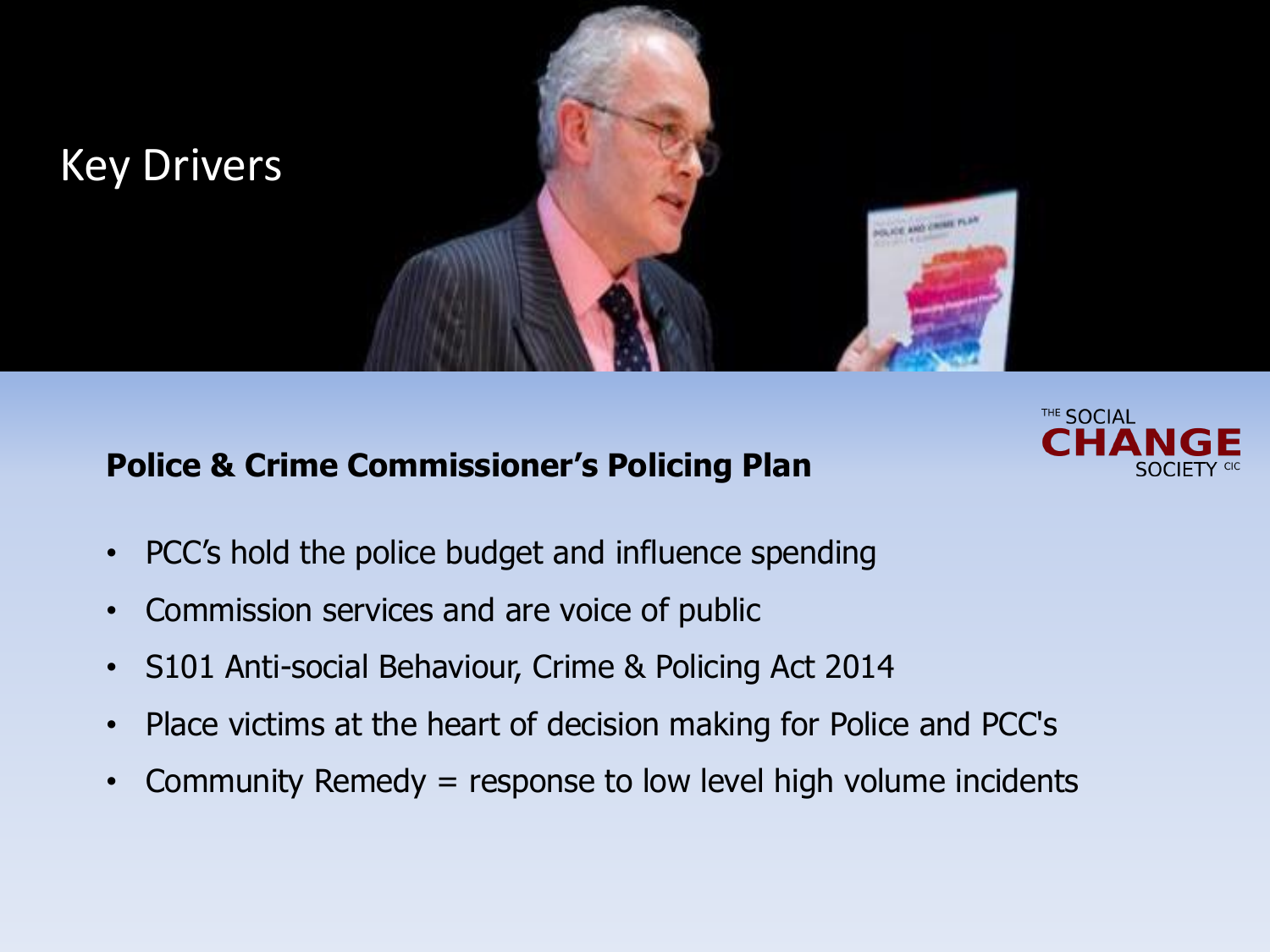

## **Police & Crime Commissioner's Policing Plan**



• Few PCC's have connected to frontline Out-of-Court Disposals

## **But they need …**

- Opportunity to significantly improve
	- Public / victim engagement
	- Outcomes
	- Re-Offending rates
	- Reduce Policing costs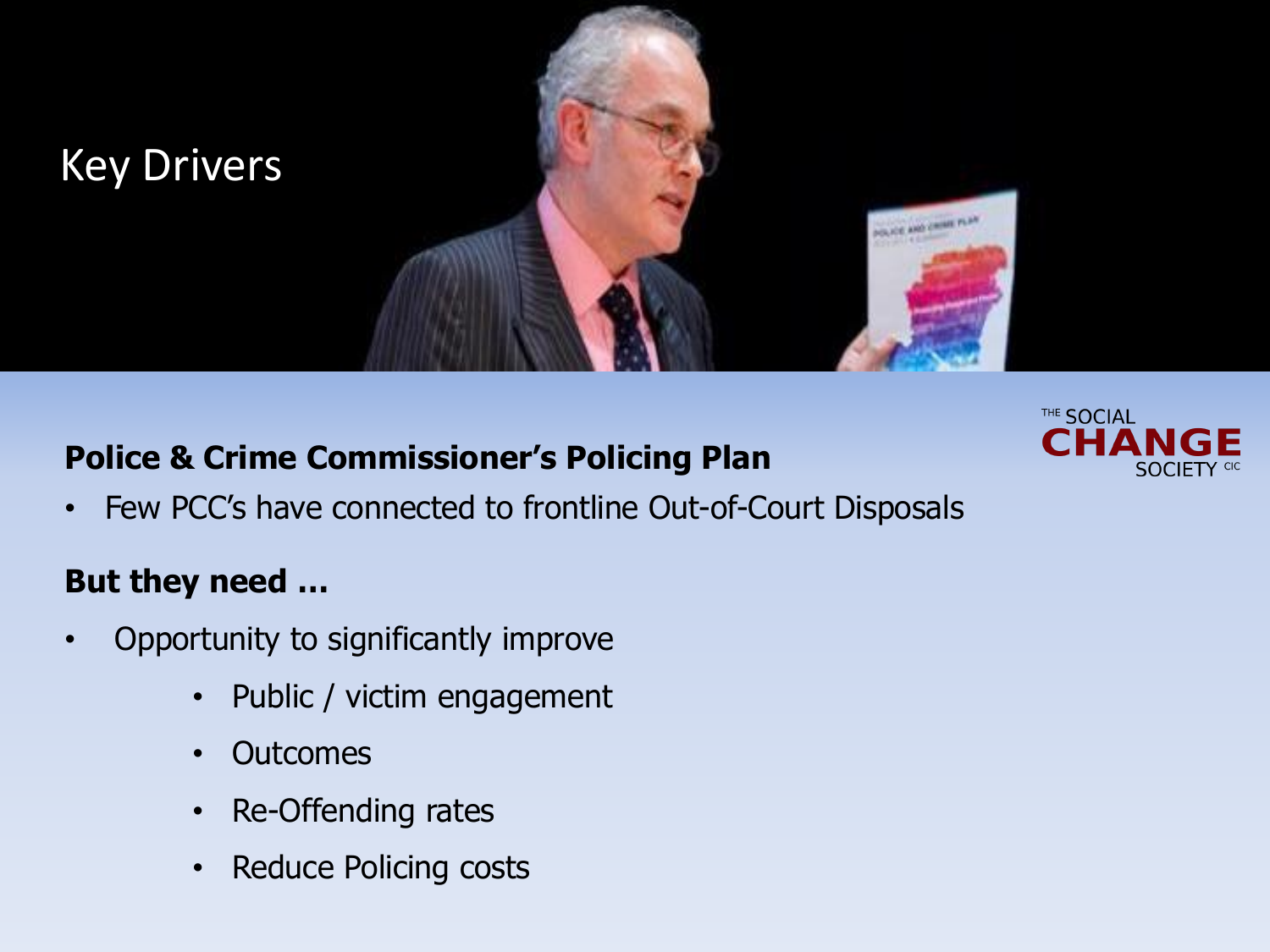## Direction



### **Traditional Criminal Justice System is creaking at the seams**

Courts closures & CPS cuts...

Increasing pressure to resolve matters out of court

**Nationally** it is recognised that this **volume crime problem** is growing

## **Policing needs** ...

- Better understanding of Out of Court Disposal options by frontline
- More consistency with usage
- Improved engagement and compliance with victims
- Meaningful remedies that 'work'
- Efficient administration and delivery

### **Solution:**

A straight forward one stop for the comprehensive handling of all **Out of Court Disposals**

**"The Remedy Hub"**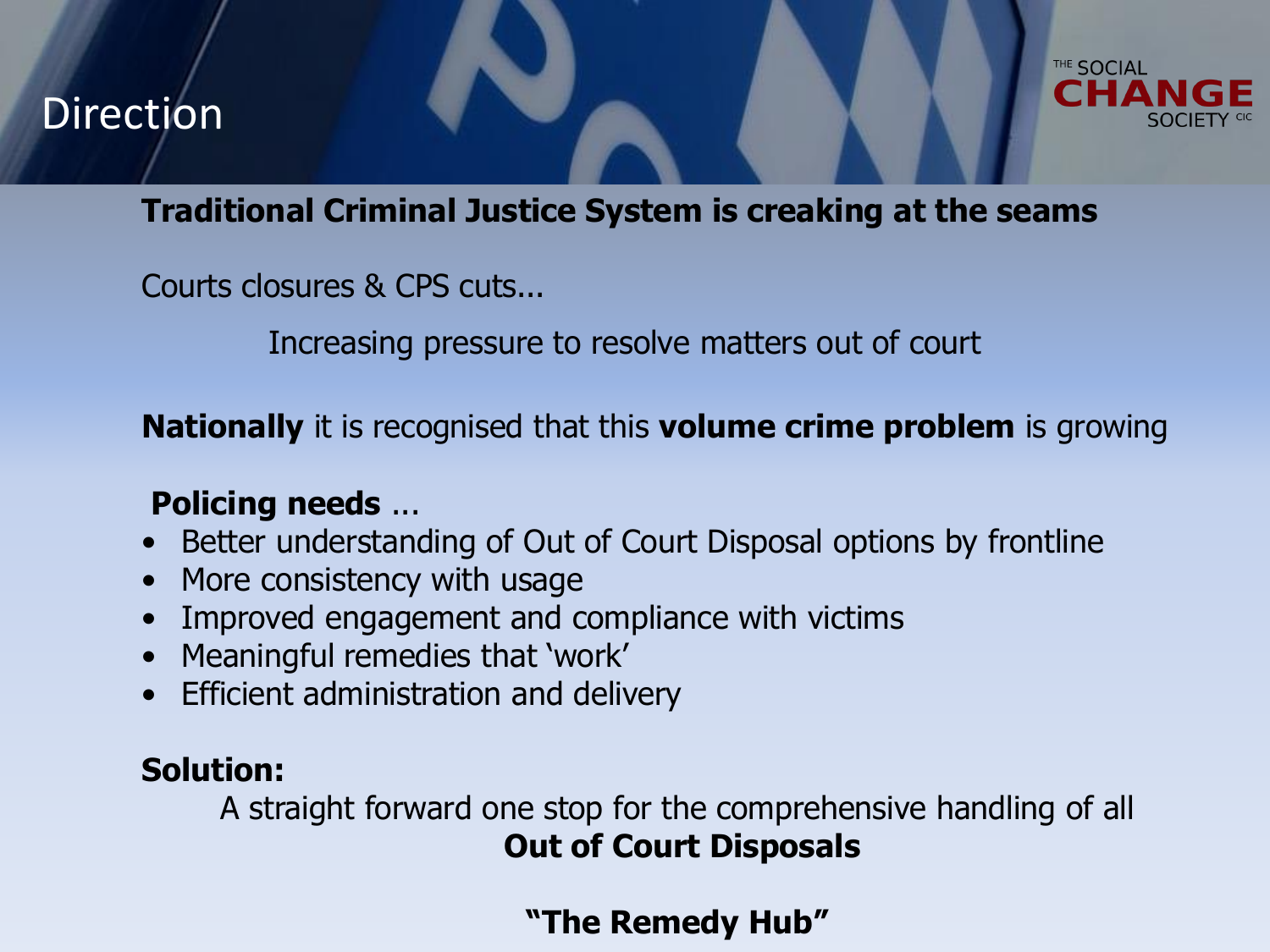# Remedy Hub



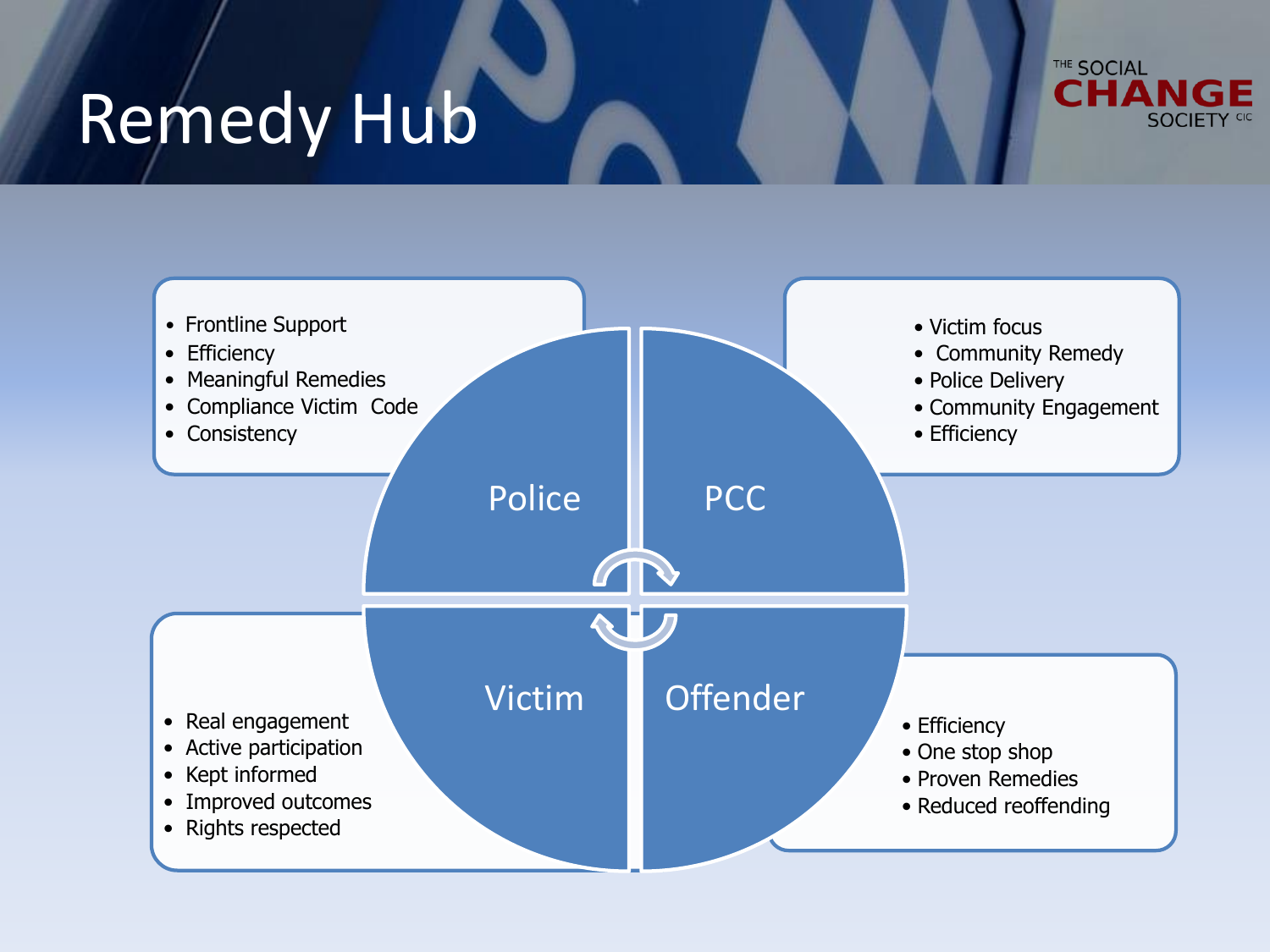## Support Police

## **We will help Police by**

- Providing consistency of interpretation (via access to national guidance) and a single version of the system
- Providing efficient centralised IT and process admin to reduce current on costs and permitting rapid deployment, oversight, management and feedback closure.
- Ensuring compliance with Victim Codes via engagement and joint determination of what remedy should be applied
- Providing meaningful remedies...

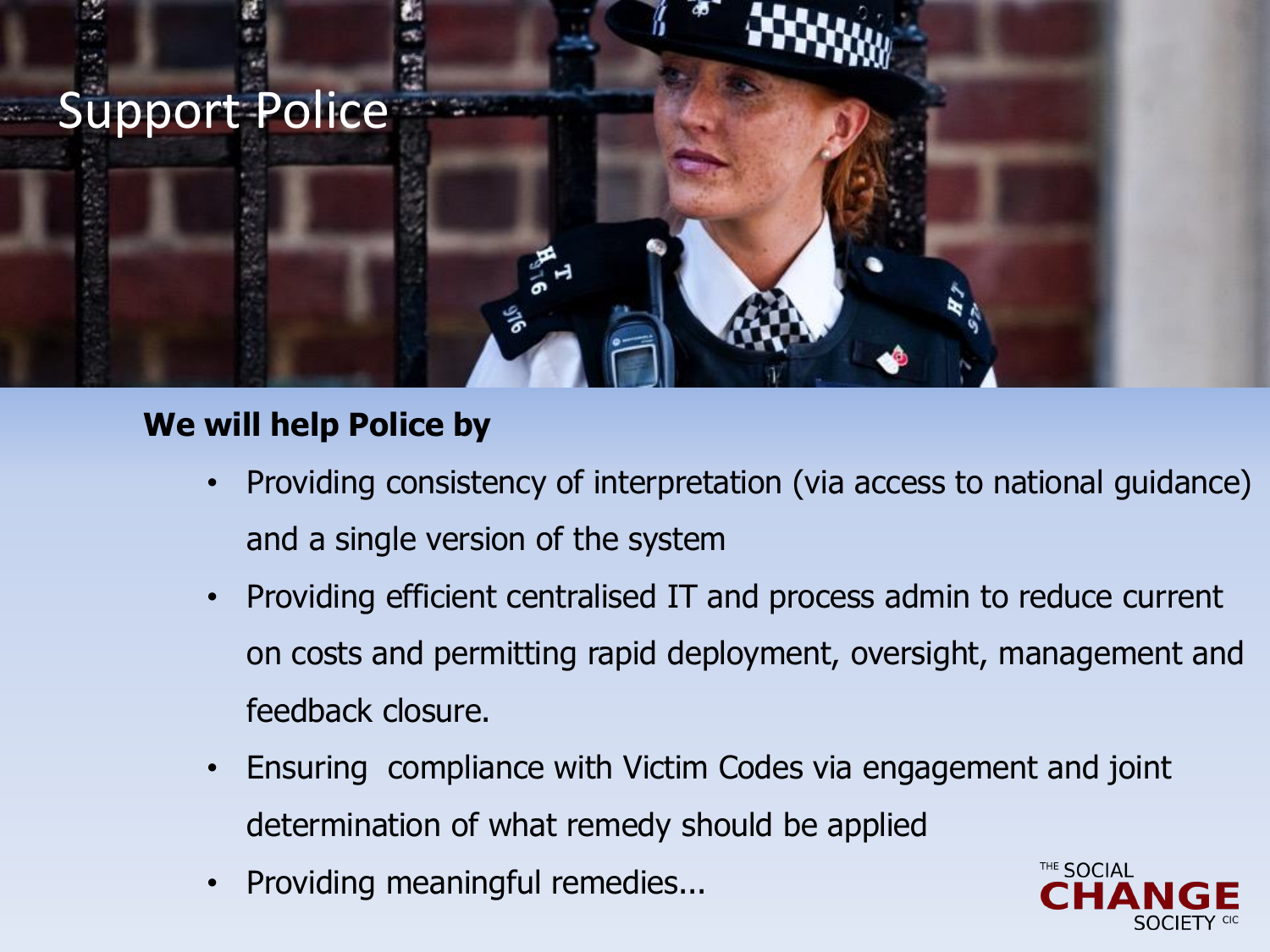## Support PCC and Pub

### **We will help PCC's by**

- Connecting published Community Remedy Document with operational frontline delivery of policing
- Providing opportunity for PCC to ensure local Remedies they want
- Proving easy expansion and fast deployment of additional Remedies
- Offering greater opportunity for broader community engagement

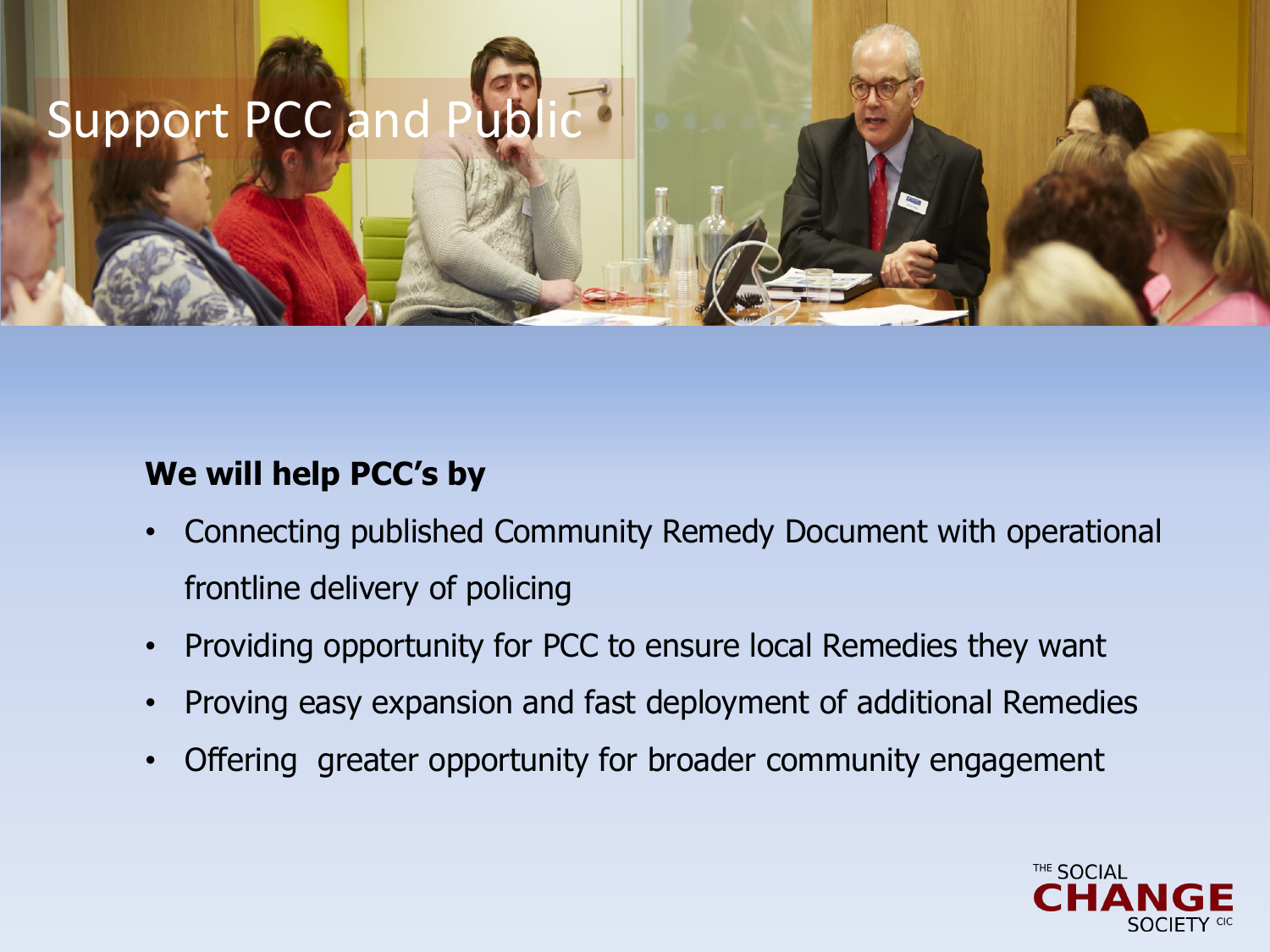## Support Victim, Witness and Offender

## **Support the Victim**

- By ensuring police comply with national Victim Code
- Meaningful engagement with each case
- Keep Victim informed of progress of their case.
- Enabling real & efficient ways of gaining greater satisfaction/outcome.
- The Hub also offers opportunity of expansion opportunities for victim pathway support also funded by PCC's.

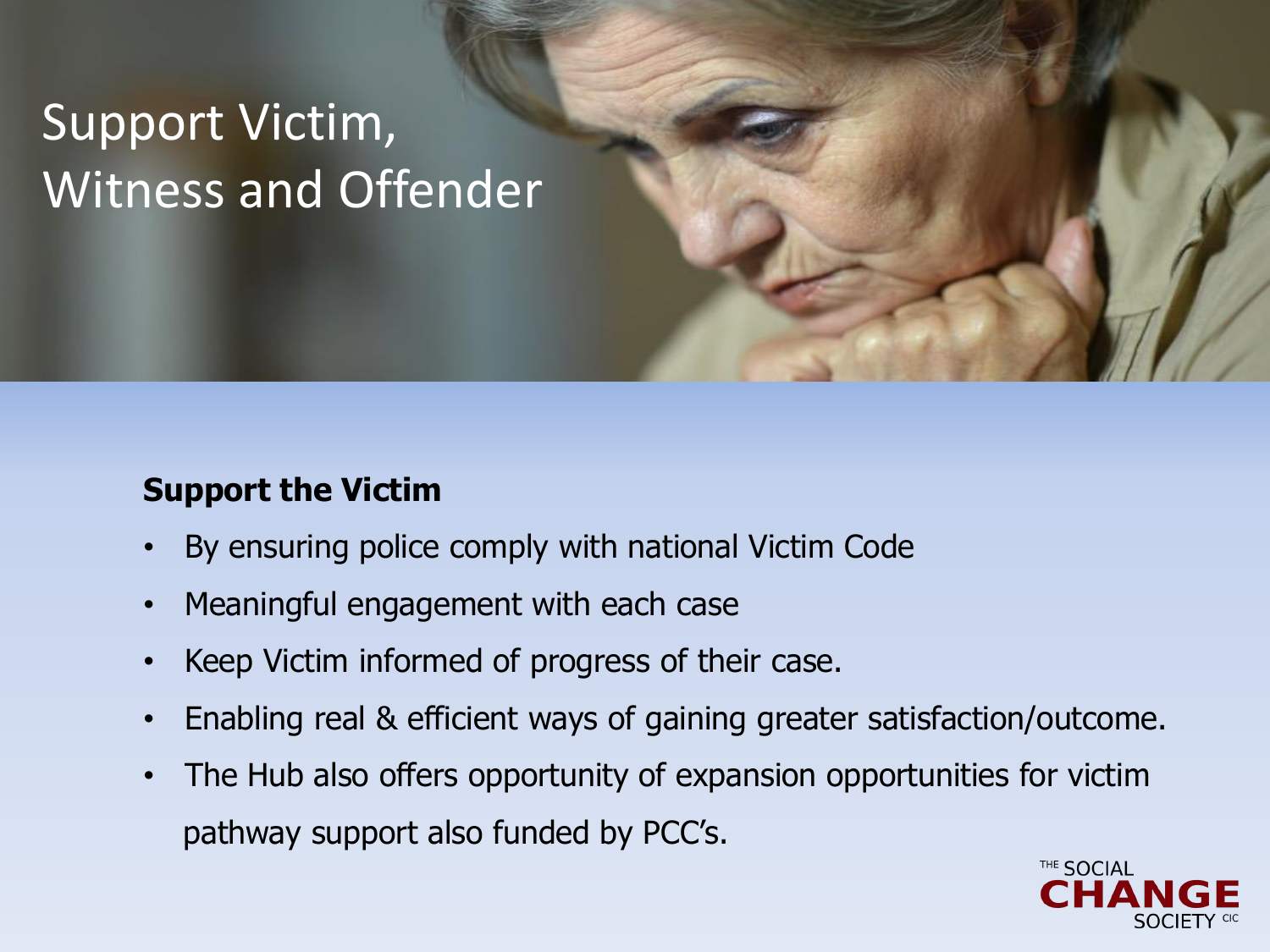## Victim, Witness and Offender Support

### **Support Witnesses**

• Keep them informed with progress of cases

### **Support Offender Management**

- Provide a simple one stop shop for the delivery of their remedy
- Drive innovation

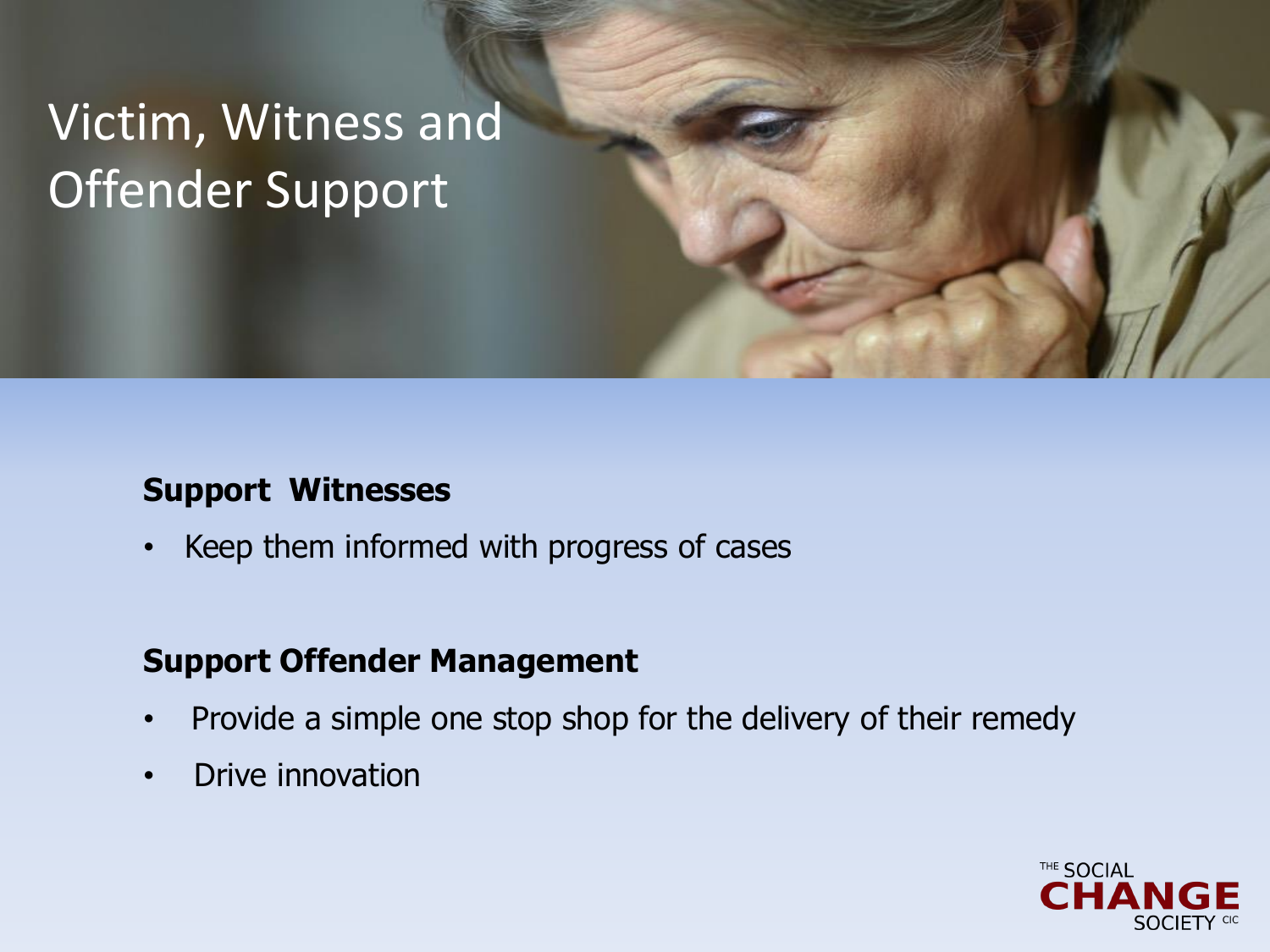## Processes and Systems



### **Overall Context**

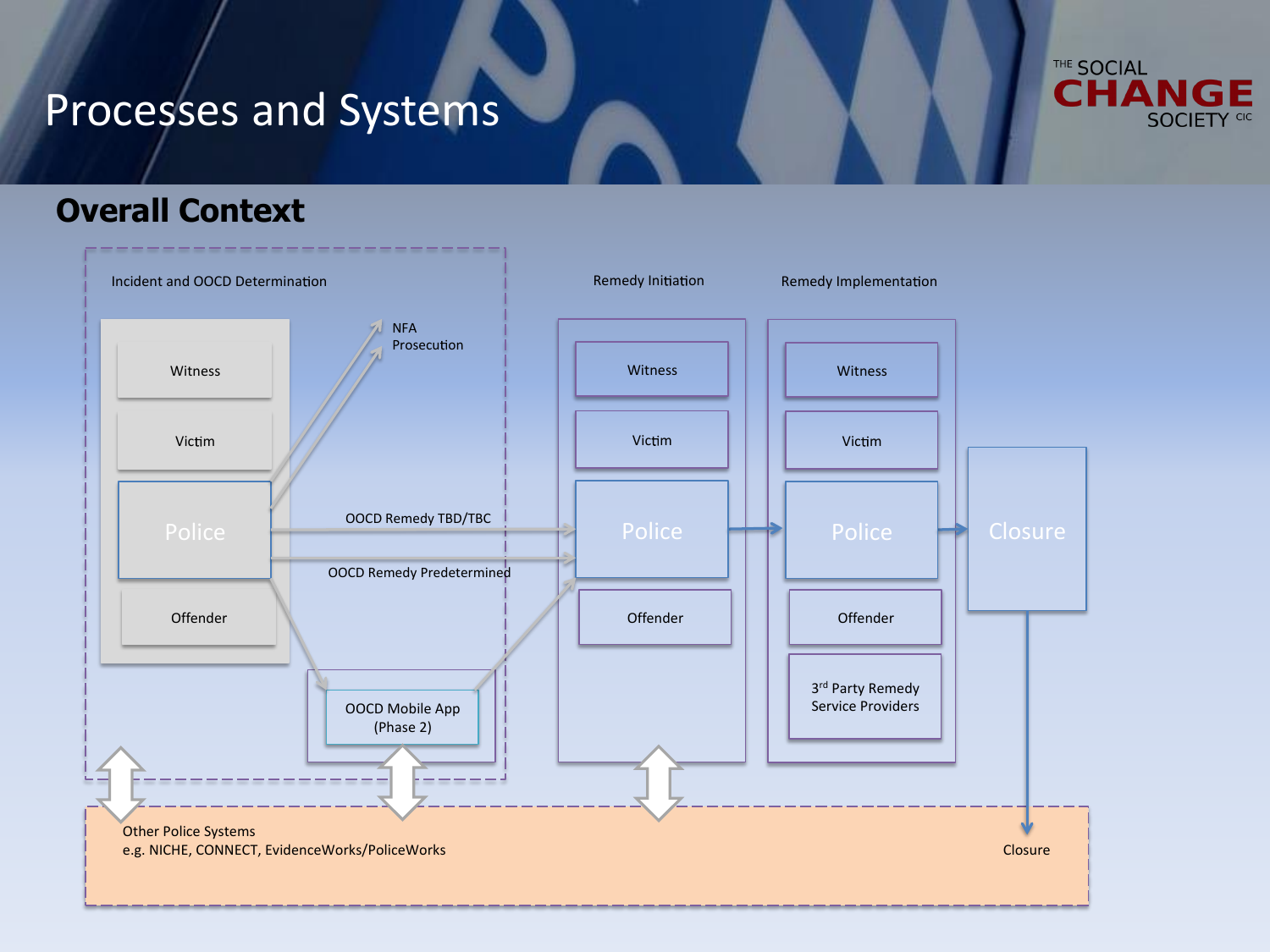## Processes and Systems

#### THE SOCIAL **CHANGE SOCIETY CIC**

### **Process and Data**

| <b>Ocrhpartnership</b><br><b>Remedy Types</b> |                                                      |                                                                    |                                                 |                                                |                                                                          |                            |                           |         |
|-----------------------------------------------|------------------------------------------------------|--------------------------------------------------------------------|-------------------------------------------------|------------------------------------------------|--------------------------------------------------------------------------|----------------------------|---------------------------|---------|
|                                               | Details<br><b>Institute</b><br>$\mathbf{a}$<br>Scans | <b><i><u>Springfy</u></i></b><br>make<br>Process<br><b>Married</b> | <b>Barnado</b><br>make<br>Online<br><b>Tour</b> | <b>Semade</b><br><b>Hule</b><br><b>Payment</b> | <b>Remedy Hutch</b><br><b>Orientation</b><br>Videos,<br>Vidim & Offender | <b>Service</b><br>Provider | <b>Children</b><br>Course | ÷.      |
| <b>Cedare Restorative Justice</b>             |                                                      | $\Omega$                                                           |                                                 |                                                | $\circ$                                                                  | O(Med)                     |                           | $\circ$ |
| Face to Face Restorative Justice              |                                                      | o                                                                  |                                                 |                                                | $\circ$                                                                  | O(Med)                     |                           | O(Opt)  |
| <b>Facilitated Apology</b>                    | ۰                                                    | $\circ$                                                            |                                                 |                                                | $\ddot{\mathbf{O}}$                                                      | $\circ$                    |                           | o       |
| Apology                                       | $\circ$                                              | $\Omega$                                                           | $\circ$                                         |                                                | ۰                                                                        |                            |                           |         |
| <b>Madiation</b>                              |                                                      | $\Omega$                                                           |                                                 |                                                | o                                                                        | O(Med)                     |                           | o       |
| <b>Online Course/CBT</b>                      | ō                                                    | o                                                                  |                                                 | $\alpha$                                       | $\alpha$                                                                 | O(Auth)                    | $\circ$                   |         |
| Attended Course                               | ۰                                                    | o                                                                  |                                                 | ö                                              | $\ddot{\mathbf{O}}$                                                      | o                          |                           |         |
| Reported Artisty                              |                                                      | o                                                                  |                                                 |                                                | ٥                                                                        | ۰                          |                           |         |
| <b>Rehabilisation Activity</b>                | a                                                    | $\Omega$                                                           |                                                 |                                                | $\Omega$                                                                 | $\Omega$                   |                           |         |
| Report Ford Compensation<br>Payment           | ō                                                    | $\circ$                                                            |                                                 | ō                                              | $\circ$                                                                  |                            |                           |         |
| <b>Fine Payment</b>                           | $\circ$                                              | $\Omega$                                                           |                                                 | $\circ$                                        | $\circ$                                                                  |                            |                           |         |
| Behavioural Contract                          | o                                                    | $\circ$                                                            | o                                               |                                                | $\circ$                                                                  |                            |                           |         |

#### Remedy Catalogue







#### Data Model

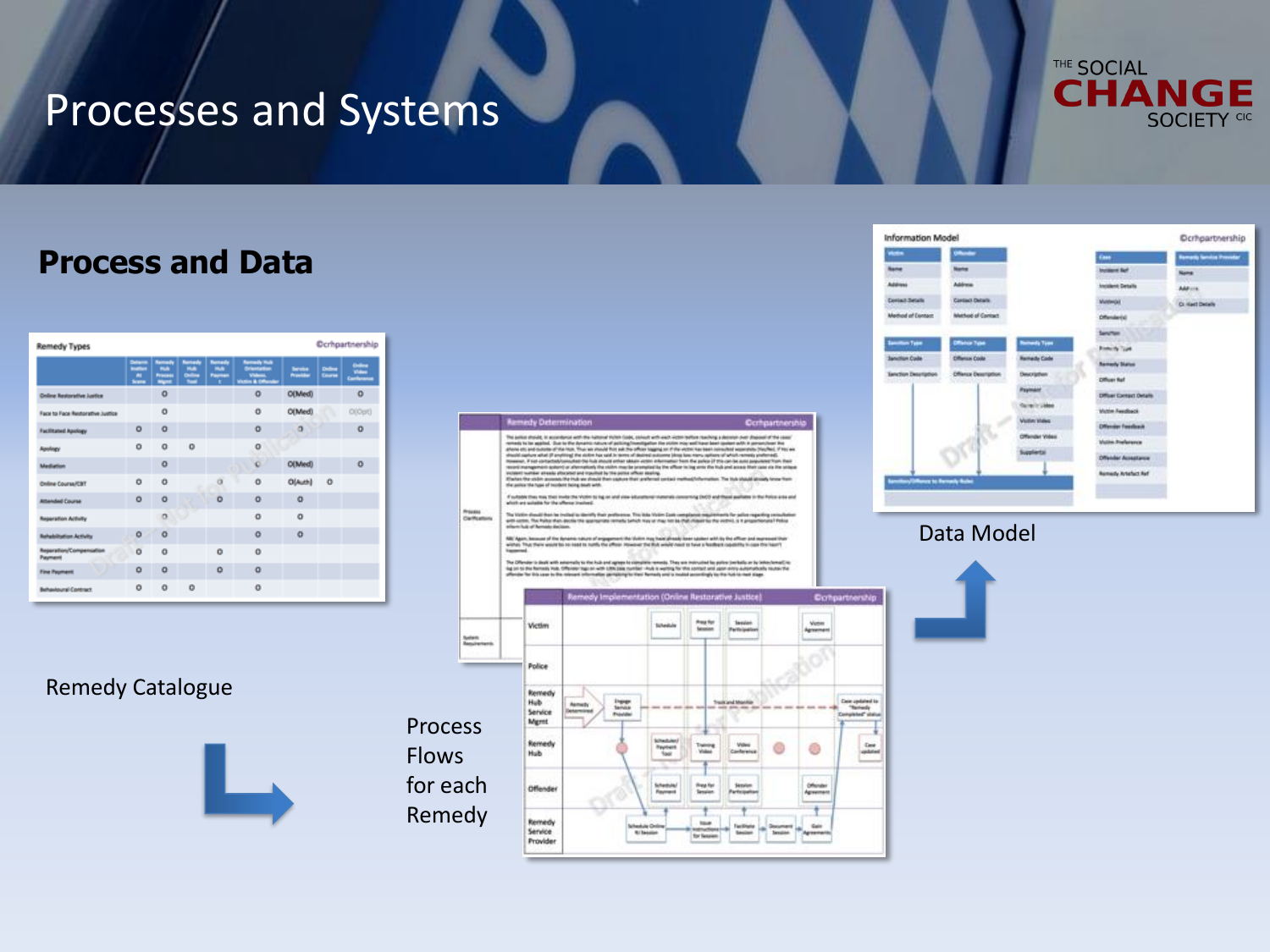## Processes and Systems



## Systems Architecture

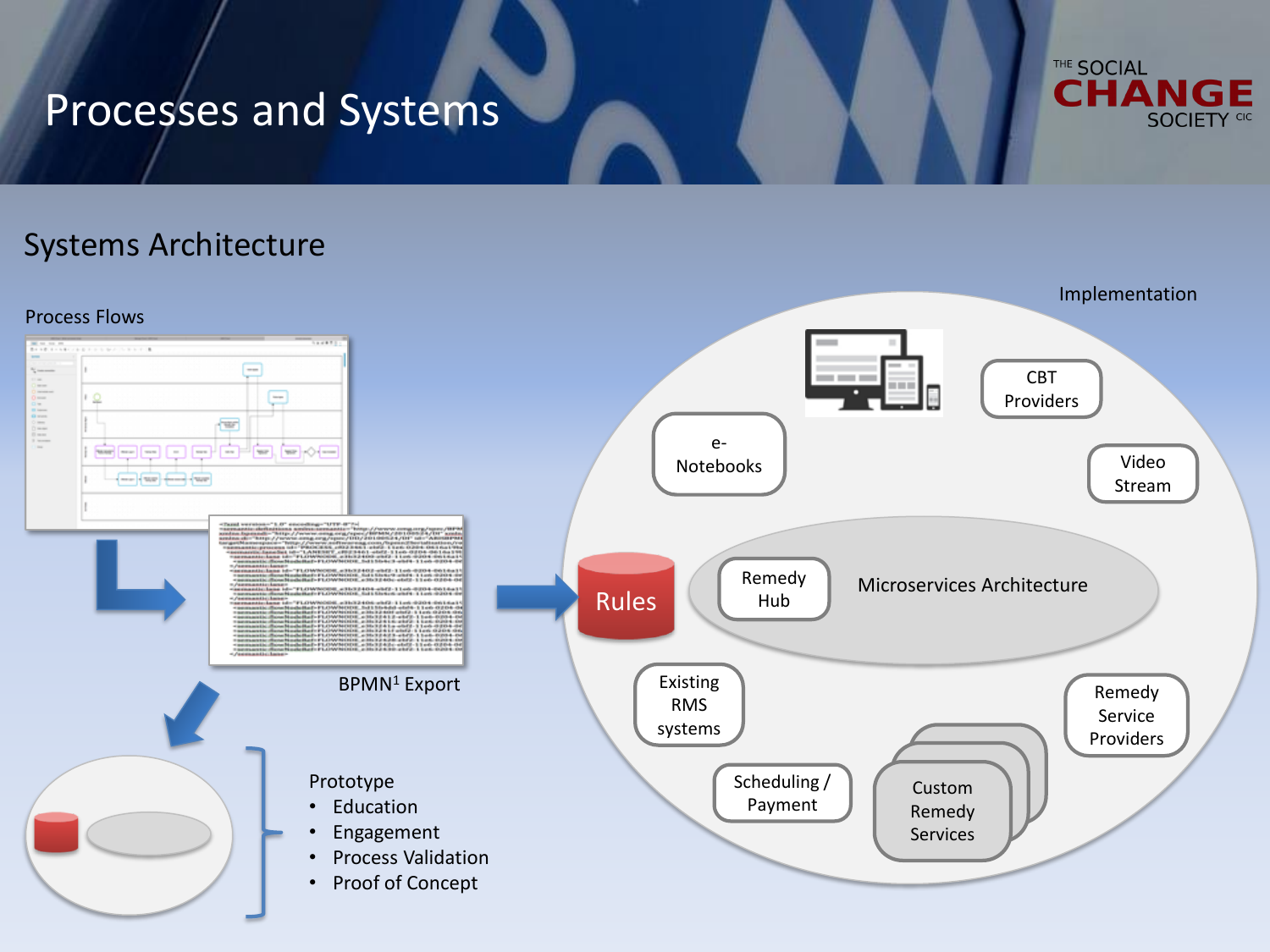## Support Services



- We envisage significant opportunity to provide a National back office 'managed service' based around the Hub
- Standard items such as IT Help Desk, User help desk, training of POs plus:
	- Managing remedies, collecting fines, following up non-compliance, communicating with offenders and victims, booking courses, organising restorative justice/mediation sessions, managing 3<sup>rd</sup> party service providers……….
	- Providing Data and Analytical services……….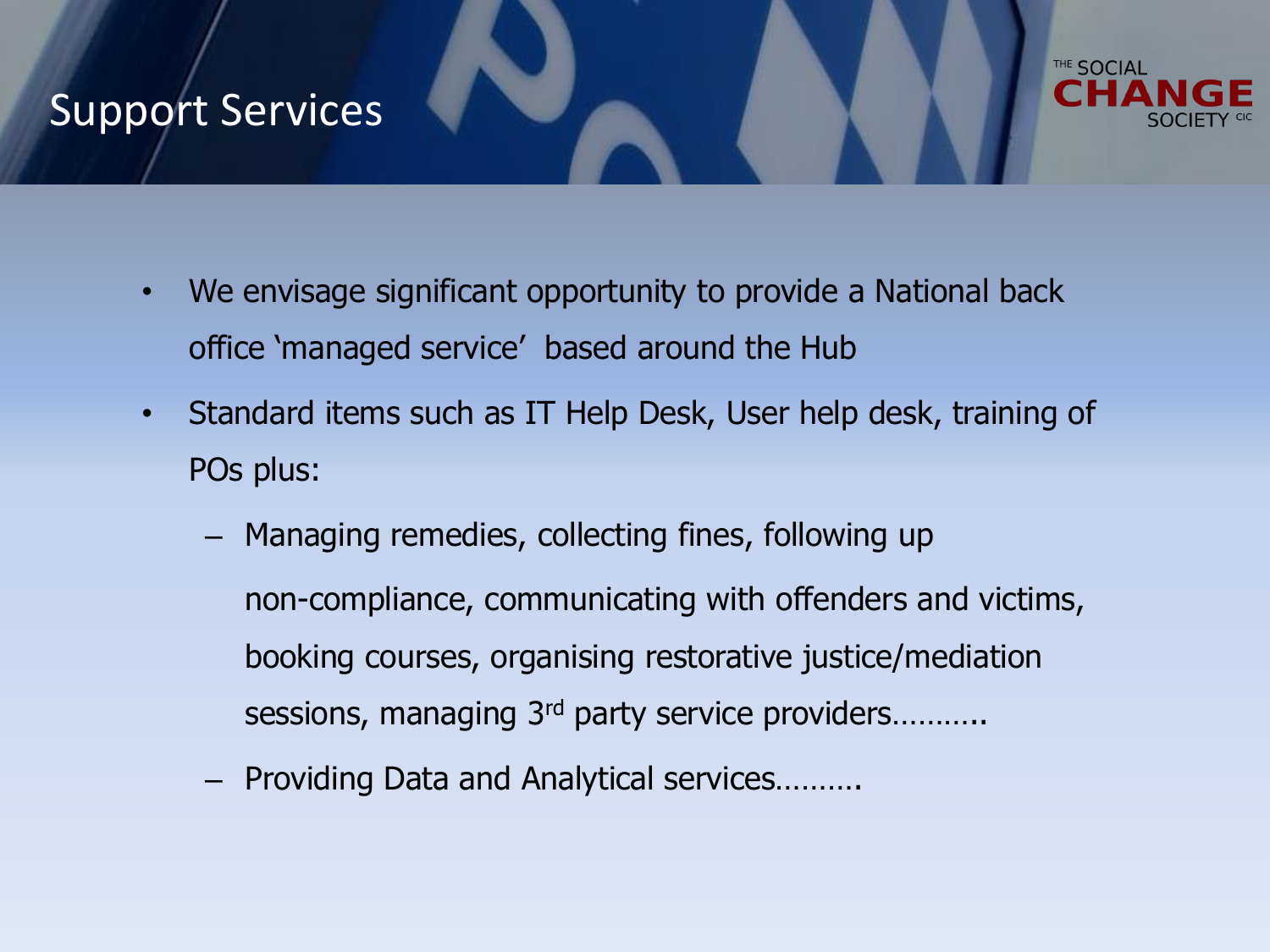## Opens the door



### **To**

- National IT and service operations
- Other user groups/situations
	- Expansion to areas such as Witness services
	- Extension of Hub services to offenders already sentenced
- Public visibility of the Justice System in operation for them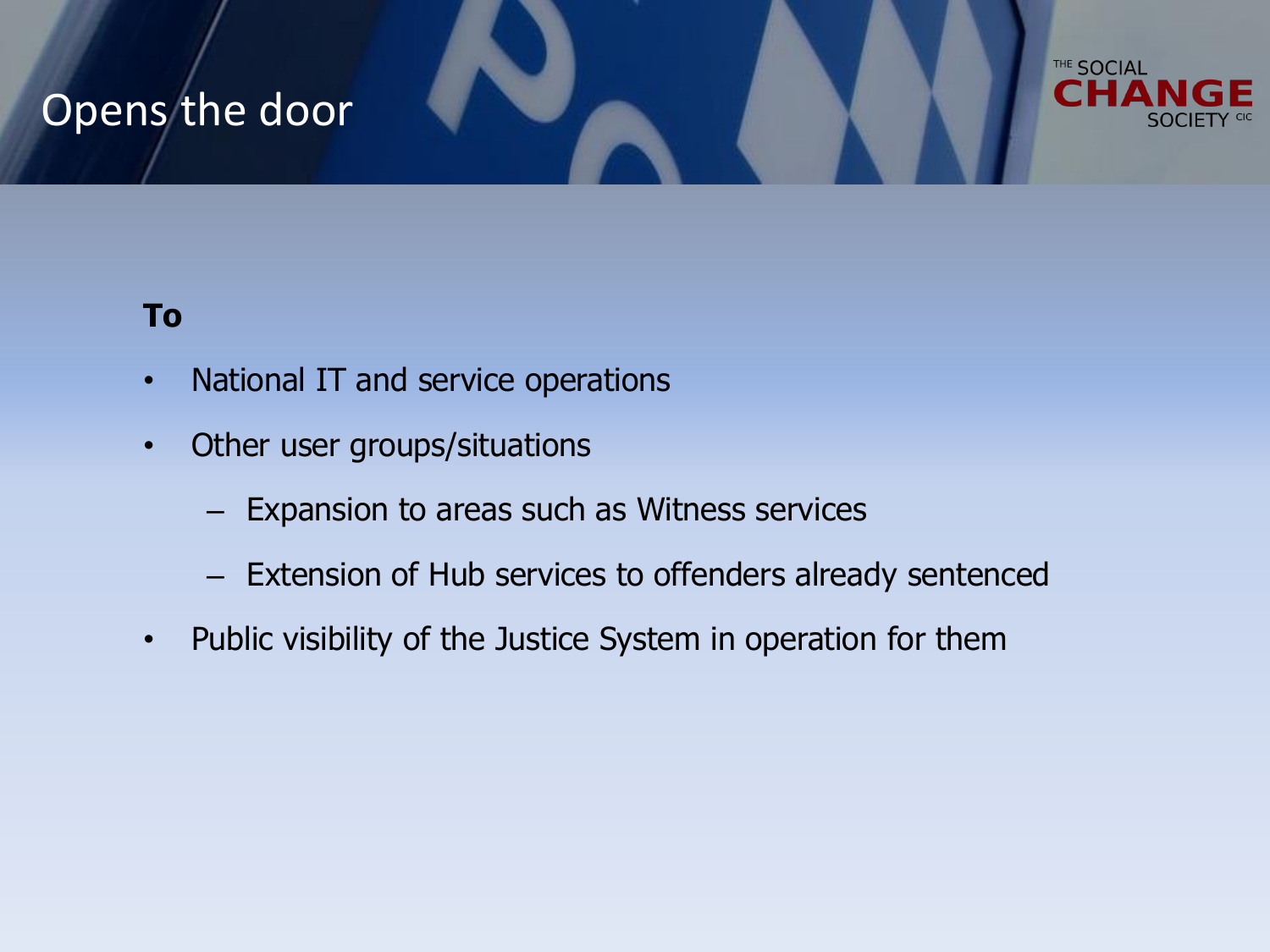## Where we are



### **Progress so far**

- Partnership with **Fujitsu UK**
- Finalising Data and Process Model with operational input
- A prototype demonstration model for use with Police and PCCs
- **Project Development Board '**Think Tank'. Senior Police, PCC's, Academics and Ministers to sponsors, review and approve material
- Creating access to the market to demonstrate the offering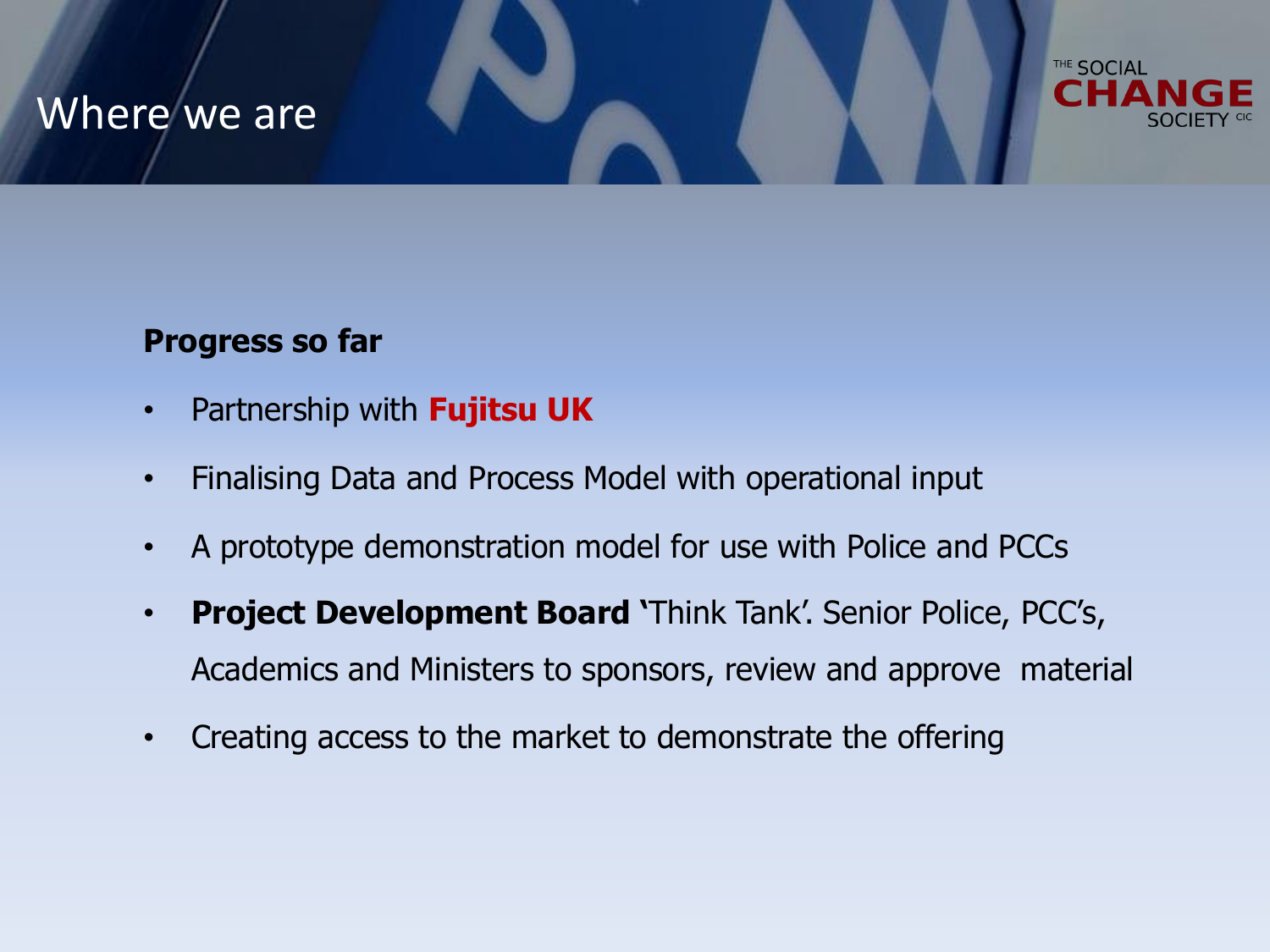## Where we are



### **Progress so far**

- Working to secure a 'Patron' for the project
- Partnered with a Home Office force to deliver 'Pilot'
- Working closely with National Police lead
- Pursing additional opportunities to deploy the Hub in other arenas
- Delivery through **The Social Change Society CIC**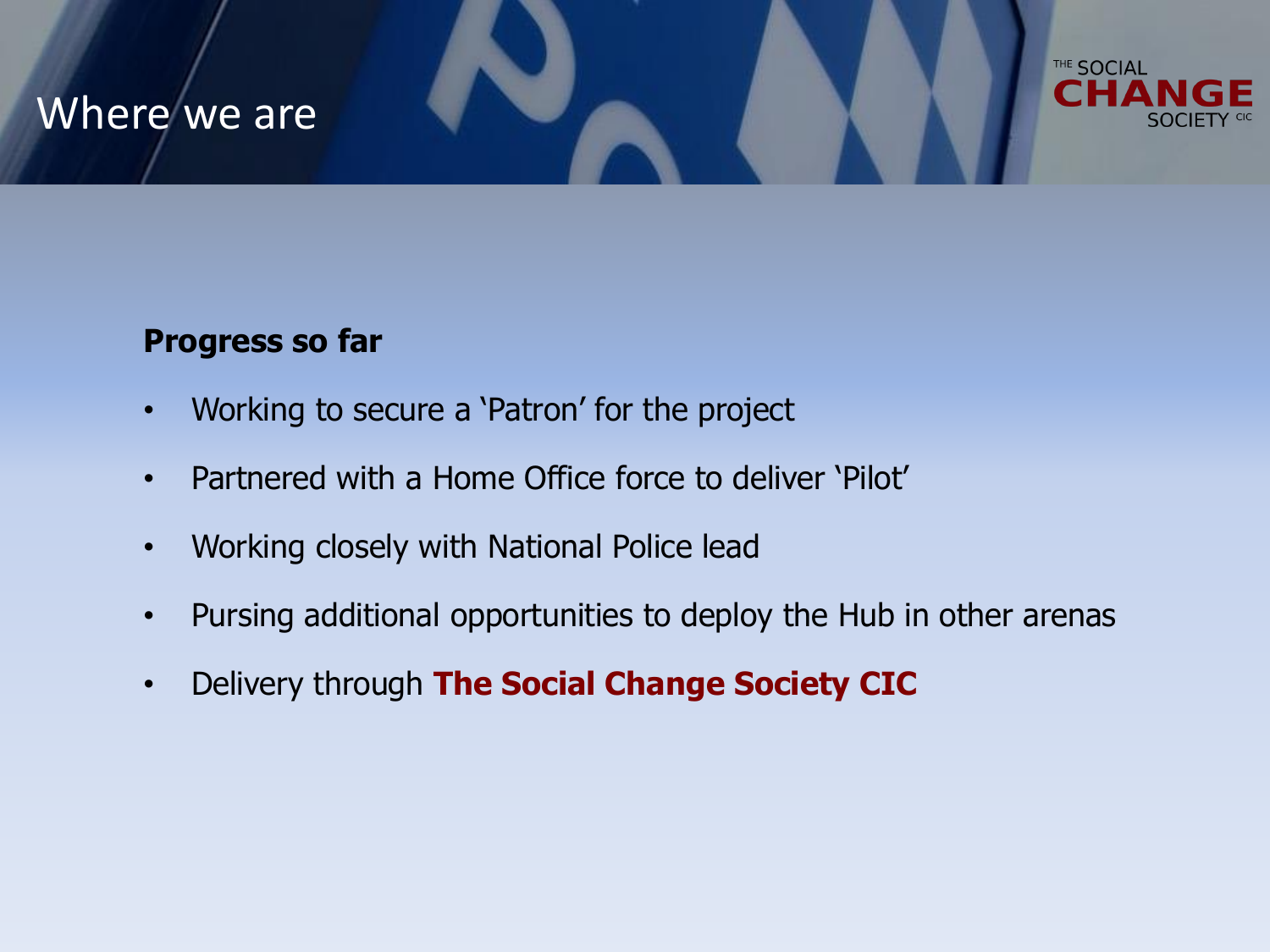

### **Our purpose**

- To prevent offending and re-offending across Society
- To reduce the risk of offending through early intervention
- To support individuals who are experiencing:
	- Early childhood neglect and/or abuse
	- Signs of early and repeat offending
	- Substance mis-use and abuse
	- School exclusion, poor education and illiteracy
	- Bullying and Hate Crime
	- Social, Emotional and Mental Health issues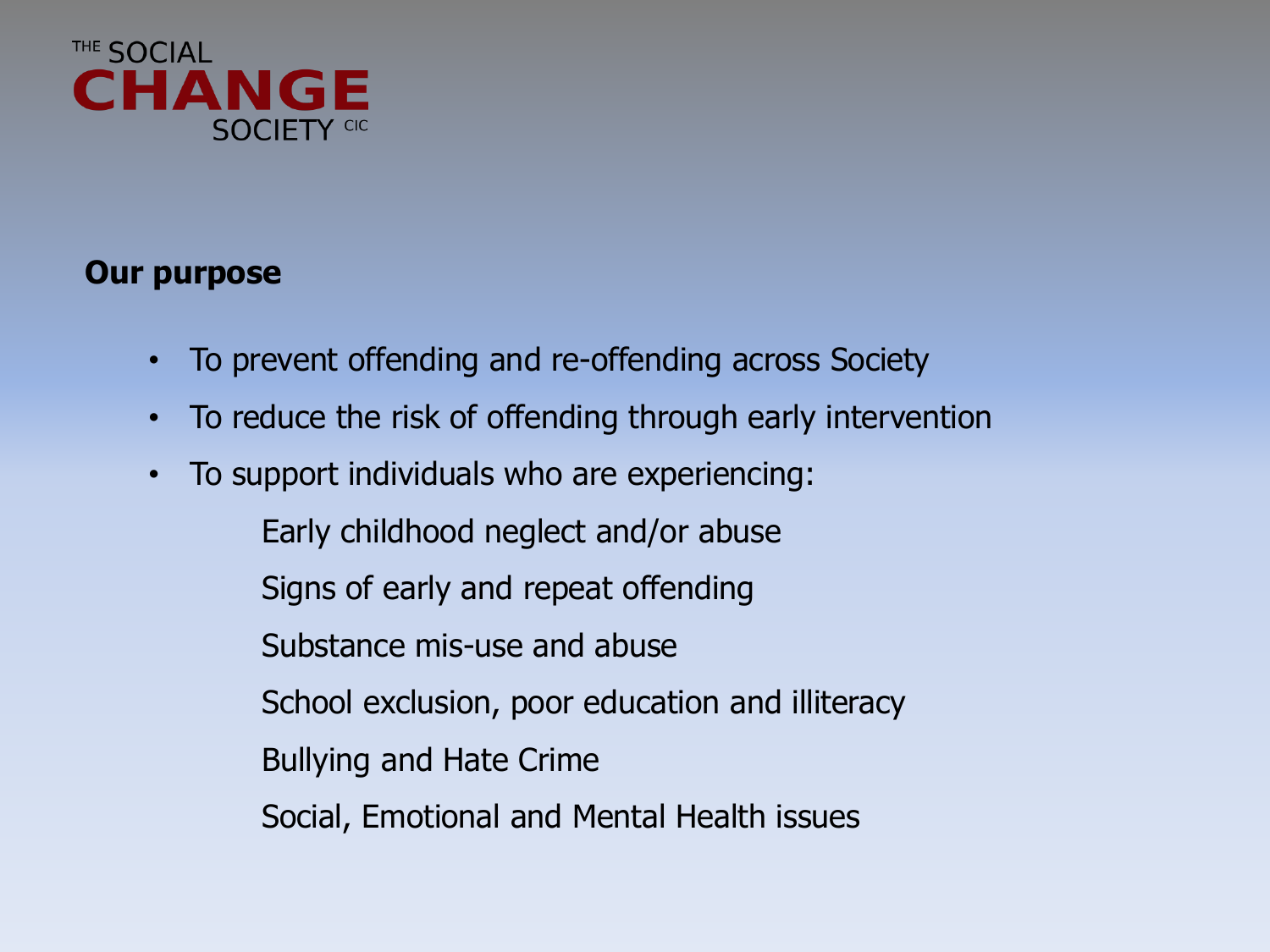

## **The Remedy Hub Delivers**

Efficient and effective early intervention Releases Police time and resource for more serious crimes Innovation in the Criminal Justice System

### **Role of The Social Change Society CIC**

To promote the Remedy Hub Project Police & Crime Commissioners Government Other potential users Develop a Governance structure Service the Project Development Board Take to market and progress business opportunity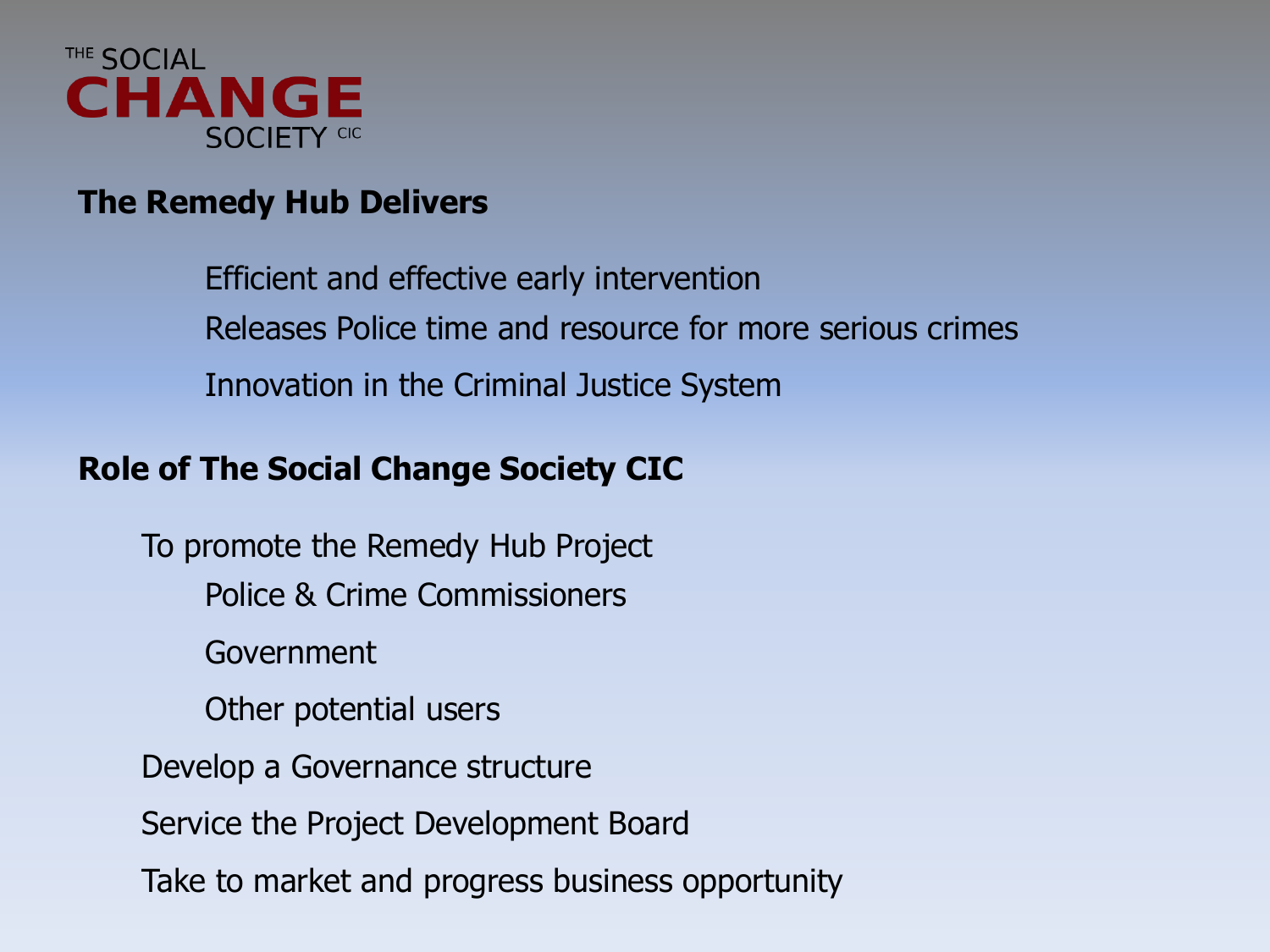# THE SOCIAL

## Our investment in this project

## **WHAT'S REQUIRED**

## • **IT development**

- Prototype
- Coding
- Device agnostic software
- Ability to interface with force systems
- Management Information

## • **Cash investment**

- Commitments made
- Carry on the work through the CIC
- **Access to market**
	- Out of Court Disposal Expertise
	- Experience in delivering contracts with forces
- **Credibility**
	- Ability to deliver in a secure environment
	- Ability to develop and grow service